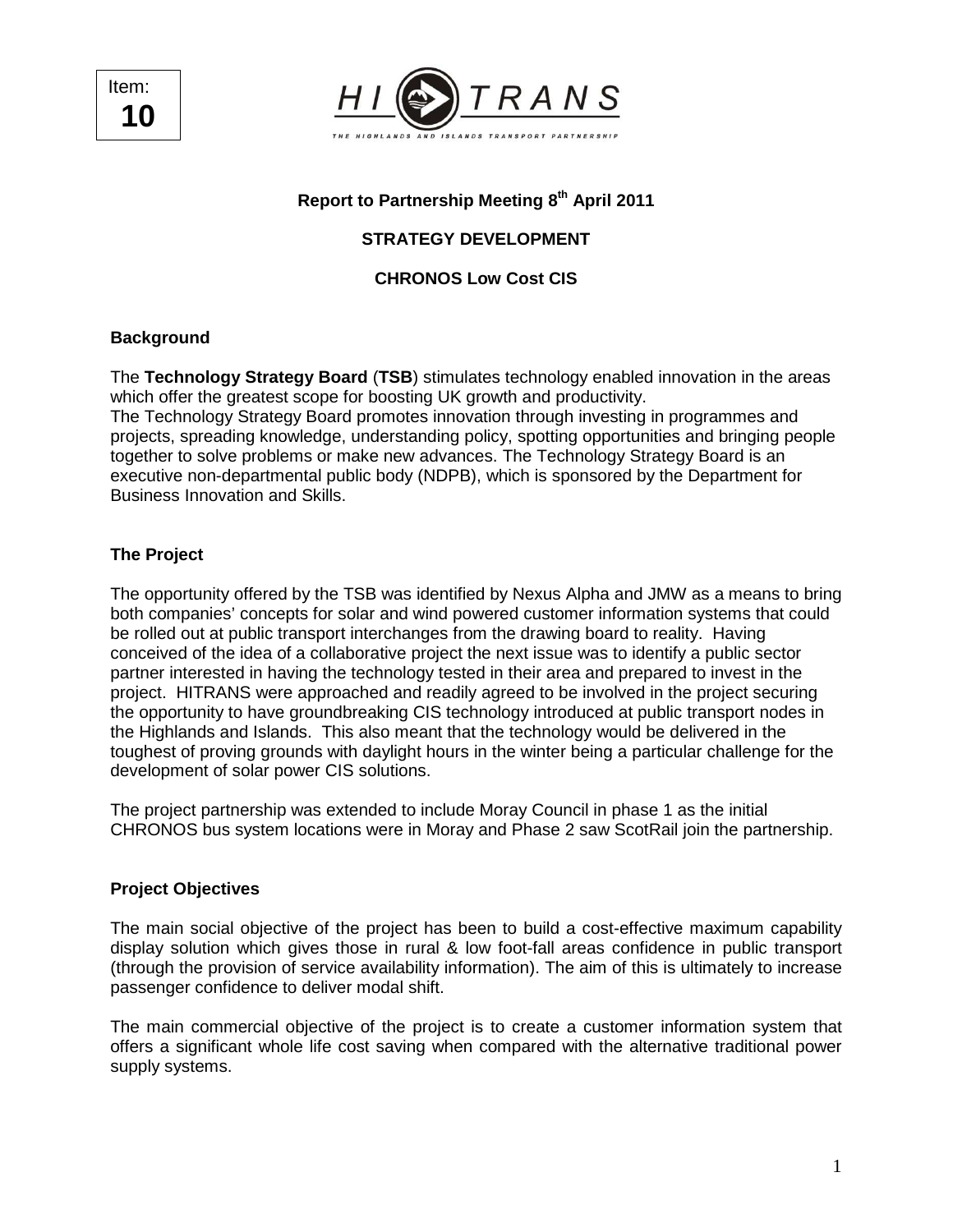The environmental objective of the project is to offer a product that will help contribute to public sector climate change objectives/targets. The product has been born from the commitment of the partners towards carbon efficiency.

### **Phase 1 – Testing Solar and Wind Power for Bus Stop CHRONOS**

The first phase of the project saw the introduction of CHRONOS displays at two bus stops in Moray. The locations were:

- Dufftown, at Glenfiddich Distillery
- Findhorn Foundation

The first generation CHRONOS units used a combination of cholesteric LCD and LED display technologies coupled with the Nexus Alpha Hermes Lite low power computer (a sophisticated device that runs on a meagre half a Watt of power – around a twentieth of the power demand of even a small Netbook computer!) powered by a solar panel with wind turbine backup. Battery packs were designed to provide back up capacity for a 2 week period.

The units were installed in December 2009. This meant that they were severely tested by the worst winter in a century. This really proved the value of the TSB as an approach to supporting businesses in the early stage of bringing products to market and required Nexus Alpha to redesign parts of the

unit to account for temperatures dropping well below minus 20 degrees Celsius. The thermal stress between the LCDs and the cast epoxy front lighting module caused damage and these have since been re-designed to remove the problem. Data gathering in the first winter also proved that the solar panels alone were sufficient to generate enough energy to power the displays even at these northerly locations although for critical systems a longer battery backup period would be required.

#### **Introducing New Partners and Technology**

The first phase of the project built on the bus shelter displays that Nexus Alpha had already developed to a large extent. In developing the next phase of the project HITRANS brought ScotRail into the project as a partner. This allowed the product to develop from its now tested bus platform to deliver a solution to the rail sector and open this large market up for future sales.



Above – CHRONOS at Glenfiddich Distillery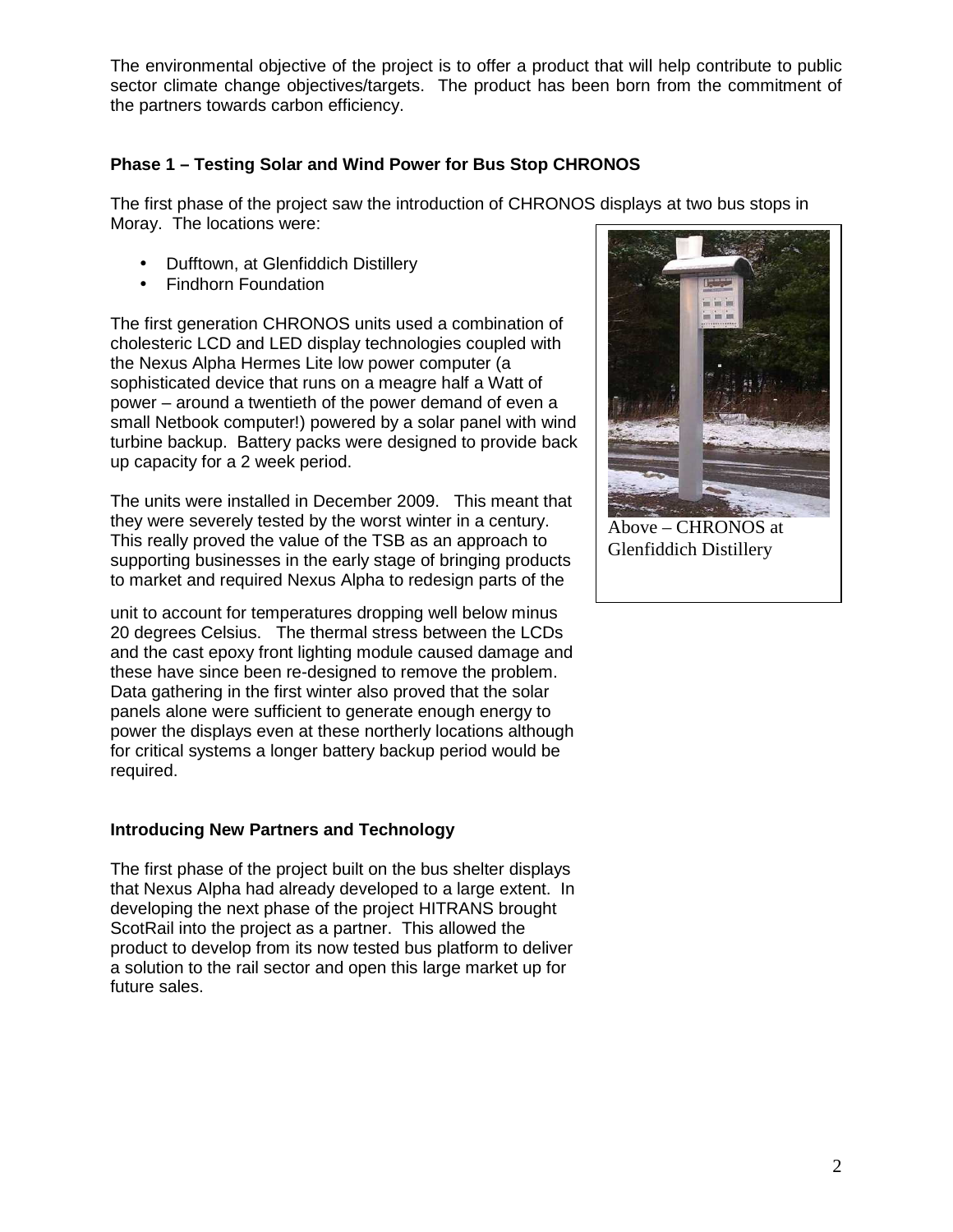# **Phase 2 – The Rail Solution**

With lessons learned from Phase 1 and a new set of system requirements to meet the needs of a rail environment the displays for ScotRail introduce some novel innovations: the introduction of 'flip-dot' technology using solar power and the first application of a novel power unit optimised for solar powered systems which is designed to ensure maximum benefit from the solar array and the least energy waste. The power supply features a unique charge buffer technology that ensures the batteries are properly managed without sacrificing charging efficiency, a problem that is of particular concern where modest panels must be partnered with large battery



capacity. The systems are again based around the HERMES Lite computer which also drives an audio output which is triggered by button and/or the RNIB's React radio triggers. The integrated support for DDA compliance is acknowledged by First ScotRail as a significant benefit of these systems.

The battery storage capacity has been set to ensure that the sign will continue to display information for a 6 week period even if no top-up charge is received from the solar panels. This means that if the solar panel is covered in a thick layer of snow the displays will still provide information until the ScotRail maintenance crew return on their routine 4 week visit to each site and the solar panel can be cleared of snow!

The signs obtain their train information from ScotRail's Station Customer Information System which is provided by ATOS Origin Ltd. The data is fed to the signs over GPRS – the data handling protocol within mobile phones. The signs format this data both for display and for audio output – the latter using reconstructed natural speech. In addition messages can be sent from ScotRail's Customer Service Centre to advise customers of route disruption or other information. These messages can also be voiced.

The Phase 2 CHRONOS sign installation is scheduled to commence in late March with displays to be installed at the following locations:

- o Aviemore Station Bus Stance
- o Forres Station Bus Stance
- o Thurso Station Bus Stance
- o Golspie Station
- o Lairg Station
- o Tain Station
- o Invergordon Station
- o Alness Station
- o Muir of Ord Station
- o Beauly Station

#### **Evaluation**

Researchers from Robert Gordon University were contracted to undertake a pre and post installation survey of the CHRONOS sites. The pre installation surveys showed real demand from passengers for better information in real time to be available for passengers travelling from each of the stations surveyed.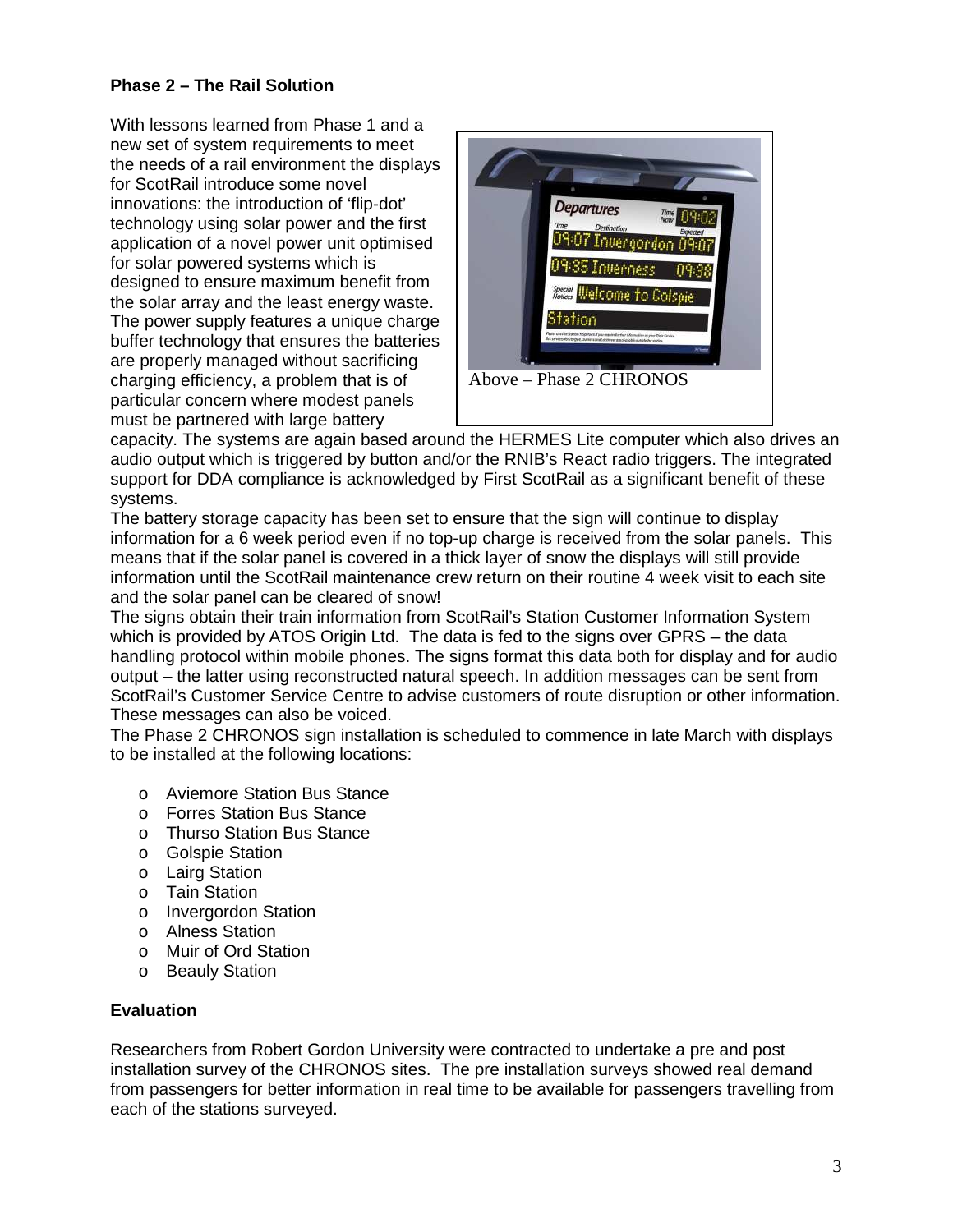The post installation surveys are scheduled to take place in April and will be available for the judging panel should this supplementary source of information be of interest.

## **Partnership Success**

The CHRONOS project has been a real success for each of the project partners.

**TSB** has provided funding to support the development of a truly innovative product that will provide a new and different solution in the ITS field. The unique nature of the product means that the **TSB** can have real confidence that this product will sell well and return their investment many times over from tax revenues related to these sales.

**Nexus Alpha, with the support of JMW,** has brought a product to market that they are confident will sell strongly and **Nexus Alpha Low Power Systems** can lead the way in the growing market for renewable energy transport products that are easy to install to tight programmes that deliver a substantial whole life cost saving for the purchaser as well as carbon saving.

**HITRANS**, **Moray Council** and **ScotRail** have been given the opportunity to influence the design and development of this innovative product and as a result the product has been tailored to their specifications. Moreover the level of funding these partners have provided to the project have been very low when compared to the return on their investment being the introduction of a total of 12 CHRONOS units.

### **Transport Awards**

The project partners have submitted two entries to the 2011 Scottish Transport Awards in the following categories and await the outcome of shortlisting:

- Transport Partnership of the Year
- Contribution to Sustainable Transport

# **Funding**

The core elements of the project were funded from the Technology Strategy Board, Nexus Alpha, JMW Systems and HITRANS/ScotRail. The ScotRail finding met HITRANS commitments as a project partner in the original Technology Strategy Board application.

In addition to the core costs for the Technology Strategy Board project phase 2 covered the following additional cost items:

- Installation of Flip Dot Functionality £11,250
- Installation of Tag Reader Technology £14,175
- ATOS Configuration £6,080
- IDP Design Costs £1,300
- Evaluation £5,760

HITRANS met the Evaluation cost of £5,760 from the 2010/11 Research and Development Budget.